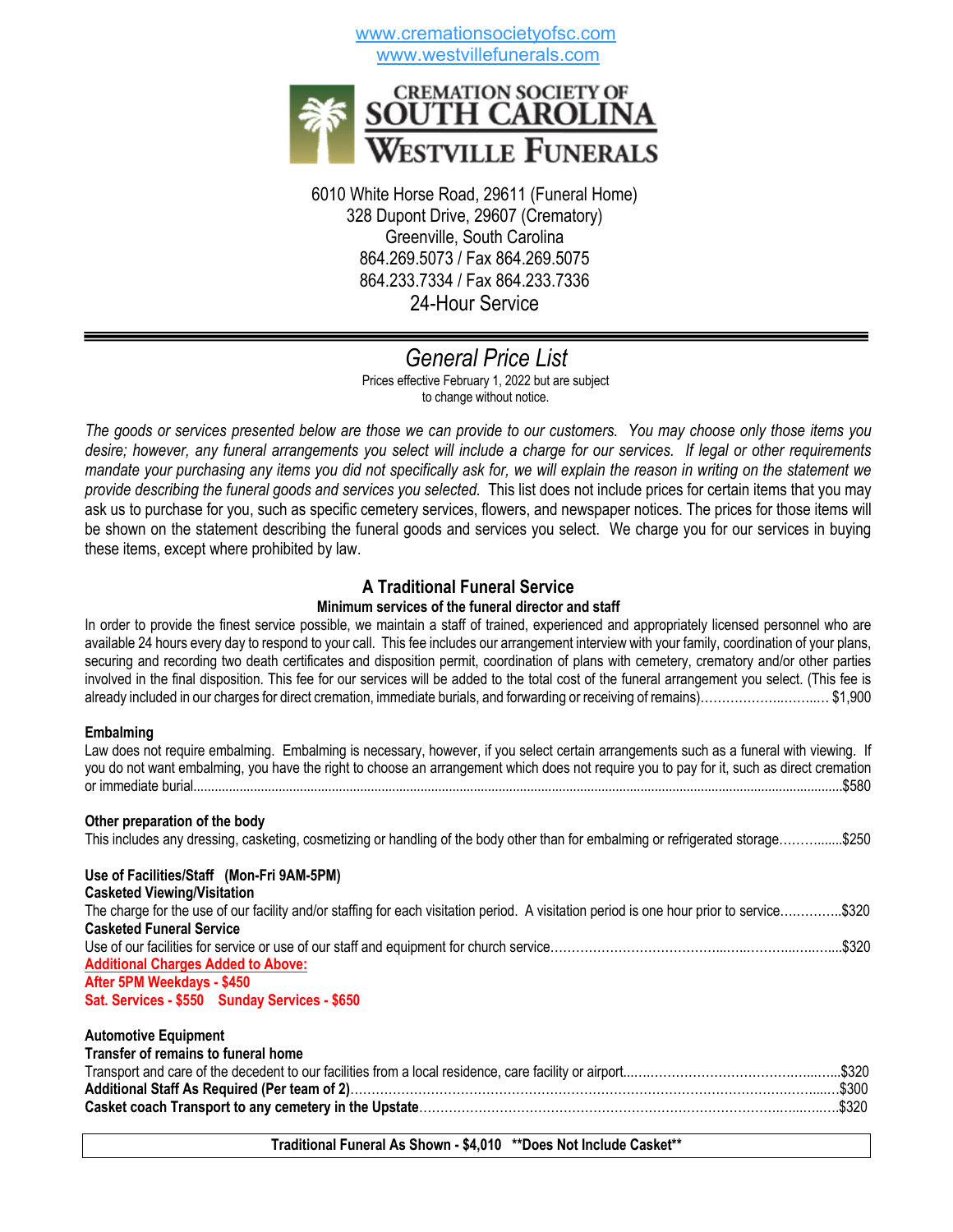# *Packaged Funeral Services include discounts*

## **Life TRIBUTE™ 1 (Premier Plan)**

Complete funeral in the family's church or our chapel, visitation period, private family time, embalming/casketing, standard size 18-guage steel or wood casket, automotive equipment/transportation, Digital Memorial Package………...……………………………......……....…\$6,765

## **Life TRIBUTE™ 2 (Deluxe Plan)**

Complete funeral in the family's church or our chapel, visitation period, embalming/casketing, standard size 18-guage steel casket, automotive equipment/transportation, standard printed materials including 100 programs, guest register book, 50 thank you notes.....\$6,140

## **Life TRIBUTE™ 3 (Classic Plan)**

Complete funeral in the family's church or our chapel, visitation period, embalming/casketing, standard size 20-gauge non gasketed steel casket, automotive equipment/transportation, standard printed materials including 100 programs, guest register book, 50 thank you notes…………………………………………………………………………………………………………………………………………………....\$4,495

## **Life TRIBUTE™ 4 (Veteran Plan)**

U.S. Veteran (All Branches) complete funeral in the family's church or our chapel, visitation period, embalming/casketing, United States Flag draped, standard sized 20-gauge non gasketed steel casket, automotive equipment/transportation, standard printed materials including 100 programs, guest register book, 50 thank you notes.……………………………………………………..…………………………………...…...\$4,295

## **Life TRIBUTE™ 5 (Ship out)**

Minimum services of staff, transportation from place of death, embalming or sanitary care and transportation to GSP/Charlotte International Airport. Does not include air-cargo charges, merchandise or use of facilities for visitation or ceremonies prior to forwarding the remains…..…………………………………………………………………………………………..……………..............................................…\$2,040

*additional charges for out-of-town Airports*

## **Life TRIBUTE™ 6 (Immediate burial)**

Burial (without ceremony), basic services of funeral director and staff, transportation of remains from place of death, casketing, standard sized 20-gauge non gasketed steel casket, care and shelter of remains and local transportation to cemetery…………………………………………\$3,980 With casket provided by the purchaser………………………………………..………………………………….…………………………….………..…………..\$2,730

## *Packaged Cremation Options include discounts*

*If you want to arrange a direct cremation, you can use an unfinished wood box or an alternative container. Alternative containers\*\* can be made of materials like heavy cardboard or composition materials (with or without an outside covering), or pouches of canvas.*

## **Cremation with Traditional Funeral (BEST PLAN)**

| Complete funeral service in our chapel, visitation, Embalming, use of standard rental casket, standard printed materials including 100<br>programs, guest register book, 50 thank you notes, obituary on our website, CSSC-smartnotice™, 2 Certified (SC ONLY) Death Certificates |
|-----------------------------------------------------------------------------------------------------------------------------------------------------------------------------------------------------------------------------------------------------------------------------------|
| <b>Choice Plan</b>                                                                                                                                                                                                                                                                |
| Includes Direct Cremation, Memorial Service Package, obituary on our website, CSSC-smartnotice™ and a choice of select urns\$1,335                                                                                                                                                |
| Simple Plan                                                                                                                                                                                                                                                                       |
| Includes Direct Cremation plus an obituary on our website, CSSC-smartnotice™ and a choice of select urns\$1,185                                                                                                                                                                   |
| Direct Cremation*                                                                                                                                                                                                                                                                 |
| Simple cremation includes transportation from place of death, administrative and staff services, refrigeration, cremation, cremation container,                                                                                                                                   |
| temporary urn (black plastic box – 9" x 5" x 7"), and 2 certified (SC ONLY) copies, container provided by the crematorium\$995                                                                                                                                                    |
| \$954.88                                                                                                                                                                                                                                                                          |
| (The aforementioned CONTAINER is not an urn, but an alternative container or "CASKET" your loved one will be cremated in)                                                                                                                                                         |
|                                                                                                                                                                                                                                                                                   |
| <b>Memorial Service Package</b>                                                                                                                                                                                                                                                   |
| \$150<br>Printed materials available for an additional charge                                                                                                                                                                                                                     |
| *CSSC-smartnotice™ excluded for immediate need; and CSSC-smartnotice™ excluded for PRENEED                                                                                                                                                                                        |
| Cremation costs may be subject to County Coroner permit fees (A complete list is available at the funeral home)\$15 - 50                                                                                                                                                          |
|                                                                                                                                                                                                                                                                                   |
| The sanitary handling, preparation and disinfection of non-embalmed human remains as well as the posing (setting) of features and orifices                                                                                                                                        |
| (eyes and mouth) for identification purposes only. Visual Identifications are limited to two (2) persons for no longer than 15 minutes.<br>(Immediate next of kin and one other person.)                                                                                          |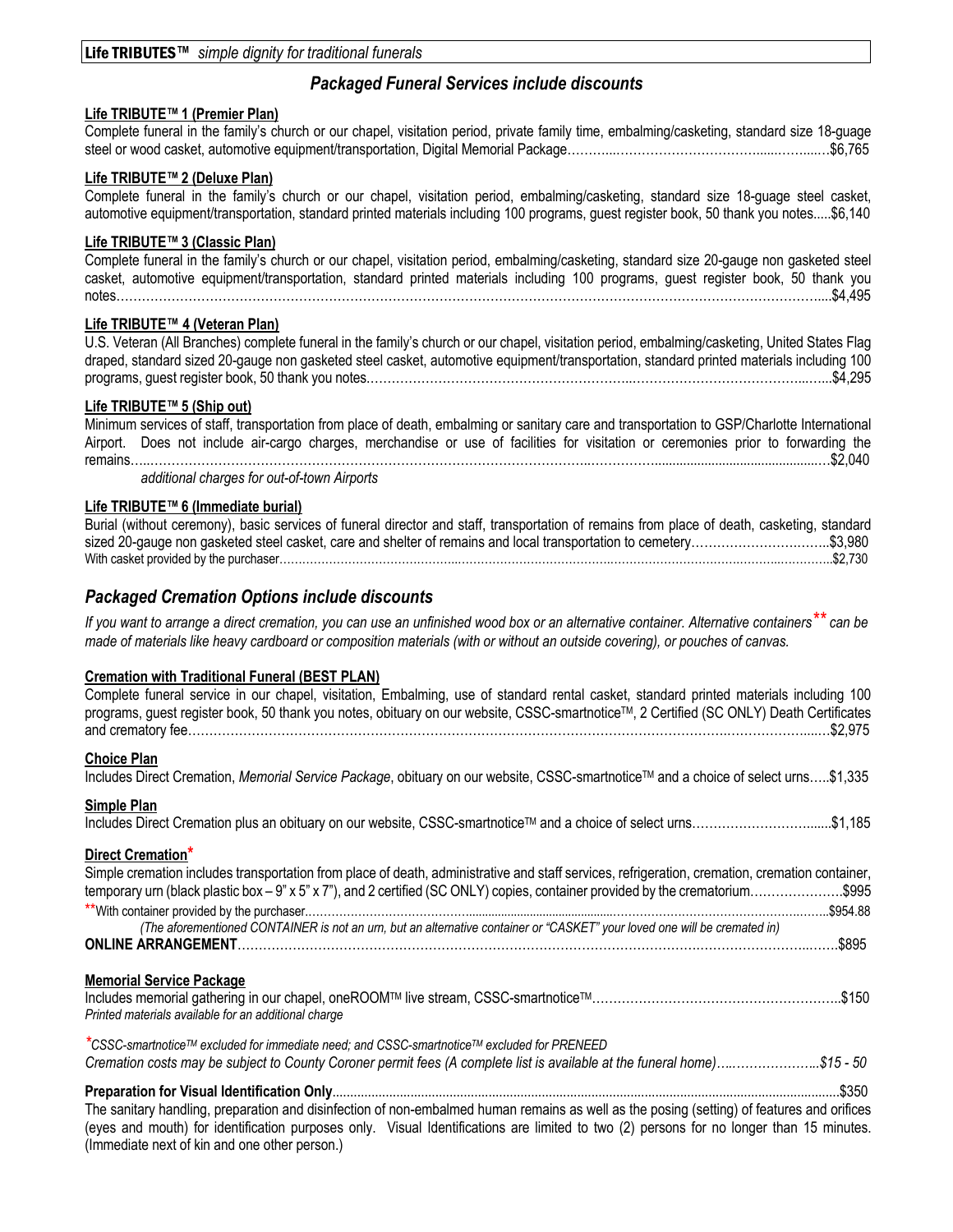# **Print Memorial Packages**

|                                                                                                                                                  | These options are available for those who wish to conduct their own memorial service, or add special printed memorials to any of our existing |
|--------------------------------------------------------------------------------------------------------------------------------------------------|-----------------------------------------------------------------------------------------------------------------------------------------------|
|                                                                                                                                                  |                                                                                                                                               |
|                                                                                                                                                  |                                                                                                                                               |
| • 1 Register Book                                                                                                                                | • 100 8-page Memorial Booklets (with photos)                                                                                                  |
| • 100 Laminated Prayer Cards                                                                                                                     | • 25 Laminated Bookmarks                                                                                                                      |
| • 50 Thank You Cards w/envelopes                                                                                                                 | • 1 Pocket Memory (Video Presentation-50 photos)                                                                                              |
|                                                                                                                                                  | .\$875                                                                                                                                        |
| • 1 Register Book                                                                                                                                | • 100 TriFold Memorial Programs (with photos)                                                                                                 |
| • 100 Laminated Prayer Cards                                                                                                                     | • 25 Laminated Bookmarks                                                                                                                      |
| • 50 Thank You Cards w/envelopes                                                                                                                 | • 1 Pocket Memory (Video Presentation-50 photos)                                                                                              |
|                                                                                                                                                  | .\$685                                                                                                                                        |
| • 1 Register Book                                                                                                                                | • 100 BiFold Memorial Programs (with photos)                                                                                                  |
| • 100 Prayer Cards                                                                                                                               | • 25 Bookmarks                                                                                                                                |
| • 50 Thank You Cards w/envelopes                                                                                                                 |                                                                                                                                               |
|                                                                                                                                                  |                                                                                                                                               |
| • 1 Register Book                                                                                                                                | • 100 Memorial Cards                                                                                                                          |
| • 25 Bookmarks                                                                                                                                   | • 50 Thank You Cards w/envelopes                                                                                                              |
|                                                                                                                                                  |                                                                                                                                               |
| • 1 Register Book                                                                                                                                | • 100 Memorial Folders • 25 Thank You Cards w/envelopes                                                                                       |
|                                                                                                                                                  |                                                                                                                                               |
| <b>Digital Memorial Packages</b>                                                                                                                 |                                                                                                                                               |
|                                                                                                                                                  | These "e-options" are not only environmentally friendly, but also are highly effective for on-line services. Our text-message-based death     |
| notice is an efficient yet tasteful way to notify family and friends en masse about funeral services and memorial gatherings.                    |                                                                                                                                               |
|                                                                                                                                                  |                                                                                                                                               |
|                                                                                                                                                  |                                                                                                                                               |
|                                                                                                                                                  |                                                                                                                                               |
| • Smartphone notice <b>•</b> Professional obituary by our experienced staff • Online memorial portal • Life Tribute posting (online photo album) |                                                                                                                                               |
|                                                                                                                                                  |                                                                                                                                               |
| • Service broadcast live (with recording) • Virtual program and guest registry • Video Tribute                                                   |                                                                                                                                               |
| <b>Miscellaneous Charges</b>                                                                                                                     |                                                                                                                                               |
|                                                                                                                                                  |                                                                                                                                               |
|                                                                                                                                                  |                                                                                                                                               |
|                                                                                                                                                  |                                                                                                                                               |
|                                                                                                                                                  |                                                                                                                                               |
|                                                                                                                                                  |                                                                                                                                               |
|                                                                                                                                                  |                                                                                                                                               |
|                                                                                                                                                  |                                                                                                                                               |
|                                                                                                                                                  |                                                                                                                                               |
|                                                                                                                                                  | \$250                                                                                                                                         |
|                                                                                                                                                  |                                                                                                                                               |
|                                                                                                                                                  |                                                                                                                                               |
|                                                                                                                                                  |                                                                                                                                               |
|                                                                                                                                                  |                                                                                                                                               |
|                                                                                                                                                  |                                                                                                                                               |
|                                                                                                                                                  |                                                                                                                                               |
|                                                                                                                                                  |                                                                                                                                               |
|                                                                                                                                                  |                                                                                                                                               |
|                                                                                                                                                  |                                                                                                                                               |
|                                                                                                                                                  |                                                                                                                                               |
|                                                                                                                                                  |                                                                                                                                               |
|                                                                                                                                                  |                                                                                                                                               |
|                                                                                                                                                  |                                                                                                                                               |
|                                                                                                                                                  |                                                                                                                                               |
|                                                                                                                                                  |                                                                                                                                               |
|                                                                                                                                                  |                                                                                                                                               |
|                                                                                                                                                  |                                                                                                                                               |
|                                                                                                                                                  |                                                                                                                                               |
|                                                                                                                                                  |                                                                                                                                               |
|                                                                                                                                                  |                                                                                                                                               |
|                                                                                                                                                  |                                                                                                                                               |
|                                                                                                                                                  |                                                                                                                                               |

Infant Cremation (includes special infant urn)………………………………………………………………………………………………………..\$350